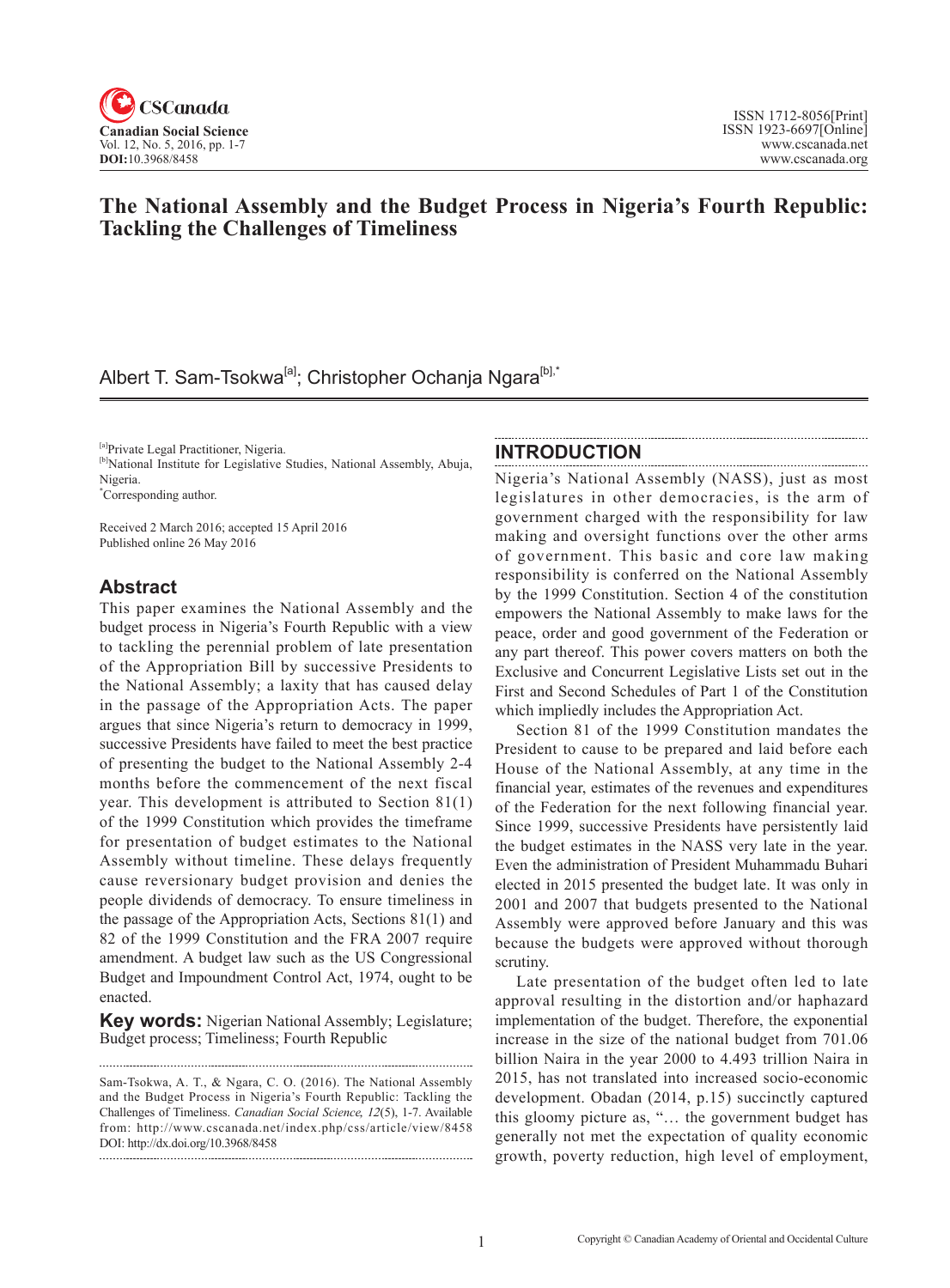first grade infrastructure … and general improvement in quality life style of the citizens". The implication is that the Nigerian budget has, over the period, been reduced to mere annual rituals.

Piqued by the preceding scenario, the  $7<sup>th</sup>$  National Assembly in its 2011 Legislative Agenda, determined to correct the anomaly in the appropriation process. Despite its commitment, only one that of 2013—of the four Appropriation Bills presented to it during its four year life, came in October while each of the rest was presented in December, barely two weeks to the next fiscal year. The three were approved in the second quarter of the new fiscal year. The Fiscal Responsibility Act (FRA) 2007 which was enacted as a panacea to the appropriation process, just as the Legislative Agenda of the  $7<sup>th</sup>$ National Assembly, also failed. Between 2012 and 2015, the Medium Term Expenditure Framework (MTEF), the document from which the FRA, in Section 18, mandatorily provides that the Appropriation Bill under Section 81 of the Constitution be derived, were presented to the National Assembly not earlier than September of each of those years and, except for 2015 which was approved in March 2015, were all approved in December.

The pertinent questions arises: Is the FRA a mine layer or a mine sweeper in the budget and appropriation process? To what extent have late budget submissions and enactments impacted on budget implementation? This paper attempts to identify and establish the constraints of budget and appropriation process in Nigeria between 1999 and 2015 with a view to addressing the problem of timeliness.

#### **1. CONCEPTUAL AND THEORETICAL ISSUES**

Niskanen (1971) showed that bureaucrats have strong incentives to try to maximise the bureaucrat's budget. This is often made feasible by information asymmetry and bilateral monopoly heavily weighted in favour of the bureaucrats as against their sponsors. The bureau chief usually knows more about the politician's demand than the politician knows about the cost of supply. Since legislative measures and government's policies are usually matters of open public knowledge, the bureau chief easily knows the politician's demands for bureau services. Thus, the politician is not in a position to easily conceal his demands for bureaucratic supply of services. The politician cannot easily learn the costs of supply of a particular bureau (Simandan, 2009). Since no one is in a position to know better than the bureau chief the opportunity for incurring costs, the bureau chief has an incentive to be secretive. Therefore, the bureau chief has the ability to increase the bureau's budget more than optimal. Such an increment could corruptly benefit both the politician and the bureau chief along with the lower level bureaucrat.

This view sheds some light on the incentive and motivation for the perennial late presentation of the national budget in the National Assembly. Although most constitutions specify that the executive prepares and submits a budget and that no fund may be withdrawn from the government's coffers without authorisation vide an Act of parliament, beyond these fundamentals, constitutions range from vague to relatively specific roles of the legislature in the budget process (NDI, 2003). Where there are ambiguities, the stakes and prerogatives are up for grabs and the more assertive, more determined or the more politically powerful and dominant arm of government can bolster its influence if the conditions are right (NDI, 2003). This aptly captures the scenario of Nigeria's budget process.

While Section 80(2) of the 1999 Nigerian Constitution prohibits the withdrawal of funds from the Consolidated Revenue Fund of the Federation save through an Act of the NASS passed pursuant to Section 81 of the same Constitution, Section 81 vests on the President the sole power to prepare and lay before the NASS the Appropriation Bill "at any time in each financial year". A financial year runs from January  $1<sup>st</sup>$  to December  $31<sup>st</sup>$ in Nigeria. Therefore, the President is at liberty to lay the budget in the NASS at any time before or on the  $31<sup>st</sup>$  day of December. President Buhari laid the 2016 budget in the National Assembly on December 22<sup>nd</sup>, the day the national legislators proceeded on break for both the Christmas and New Year indicating that no Appropriation Act would be in place by January 2016, the commencement of the financial year. Contrary to Section 80(2), the Constitution, vide Section 82, permits the President to authorise withdrawals from the Consolidated Revenue Fund should there be no approved budget after the commencement of the new fiscal year. Herein lies the incentive, as in Niskanen (1971) theory, for the late submission of the Appropriation Bill to the NASS by successive Presidents.

Late submission of the budget robs the National Assembly of the required time for proper and adequate debate and scrutiny of the budget. External pressure by the electorates for the budget to pass on time often leads to a rubber stamped Appropriation Act. If a thorough debate and scrutiny of the budget were to be done, it would eventually lead to late approval, so attempts to prevent late approval, permit the executive to continue expending funds from the Consolidated Revenue Fund, not appropriated for by the National Assembly in line with Section 82. Such is the dilemma of the Nigerian National Assembly in the budget and appropriation process. For the executive, it is a win-win situation.

## **2. CROSS - COUNTRY EXPERIENCE**

A legislature's power of the purse is usually a constitutional issue. In most democracies, the constitution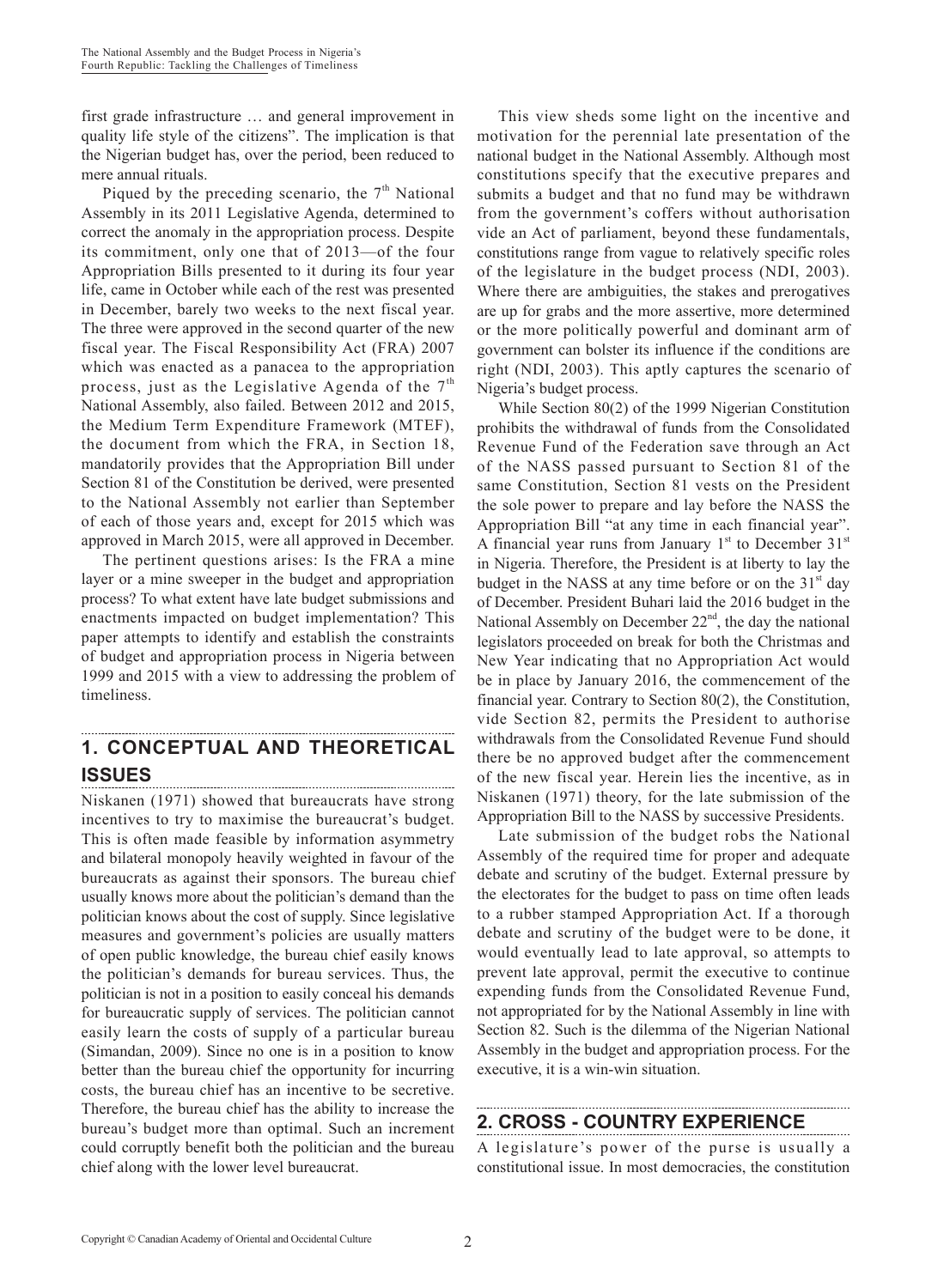or law requires the executive to present the budget to the legislature at a specific period, usually before the beginning of a new fiscal year. The UK relies on tradition and precedent (Lienert, 2010; Posner & Park, 2007; NDI, 2003). See Table 1. The desire for timely presentation of the budget to parliament is underpinned by the need to accord parliament enough time to deliberate, analyze, review and, where possible, amend the budget before passing same into law, usually, before the commencement of the new fiscal year. Posner and Park (2007) espouse that legislative influence over the budget is affected by the time available to consider a budget request. A legislature with a limited time to examine a budget proposal is at a disadvantage.

The time for the presentation and approval of the budget varies from clime to clime. The variation is as little as 15 days in Mexico and the UK, and as much as 8 months in the United States (Lienert, 2010; Posner & Park, 2007; NDI, 2003). The timing of budget submission can, and does have, major consequences on the quality of analyses and deliberations by parliament (Posner & Park, 2007; NDI, 2003). Extant literature affirms that global best practice, especially among the OECD countries, puts the time for the presentation of the budget to parliament at 2-4 months before the beginning of the next fiscal year. The time allowed for parliament to deliberate and approve the budget is 2-3 months before the next fiscal year (Lienert, 2010). Posner and Park (2007, p.11) reported that "as part of recent budget reforms, some legislatures have established a more regularized process with more time for legislatures to consider budget requests". According to these scholars, Mexico is among the countries that have instituted changes requiring Presidents to present their budgets earlier than before. Even the South African parliament which has less budgetary powers in appropriation (because it can only debate the budget but cannot amend government's budget proposal), has between three and four months to consider the executive's budget before the next financial year (NDI, 2003).

**Table 1**

**Comparative Timeline for Submission of Budget Estimates to the Legislature**

| Number of months in advance |                                              |                                                 |                   |                                    |
|-----------------------------|----------------------------------------------|-------------------------------------------------|-------------------|------------------------------------|
| of fiscal year              | <b>Constitution</b>                          | <b>Regulation of</b><br>Law<br>parliament       |                   | Practice (no legal<br>requirement) |
| More than 6 months          |                                              | United States (8 months)                        |                   |                                    |
| 4-6 months                  | Demark<br>(4 months), Finland                | Germany (4 months)                              | Norway (4 months) |                                    |
| 2-4 months                  | France, Spain (3 months),<br>Korea (90 days) | Japan $(2-3$ months),<br>Sweden $(31/3$ months) |                   |                                    |
| $0-2$ months                |                                              |                                                 |                   | Canada                             |
| After year begins           | than one month after year                    |                                                 |                   | United Kingdom                     |

Source: Lienert (2010).

# **3. THE NIGERIAN NATIONAL ASSEMBLY AND LAW MAKING**

The dynamics of the budget process in Nigeria cannot be fully comprehended except the procedure for law making in the National Assembly is appreciated. The Nigerian National Assembly is established under chapter 5 of the 1999 Constitution as a bicameral legislature consisting of the Senate (with 109 members) and the House of Representatives (with 360 members).

In Sections 58 and 59, the 1999 Constitution provides for the mode by which the National Assembly is to exercise its law making powers conferred by Section 4. Section 58 provides that the power of the National Assembly to make laws shall be exercised by Bills passed by both the Senate and House of Representatives and assented to by the President. Sections 58 and 59 clearly reveals that the Constitution distinguishes a *general* from a *money* bill, and sets two different approaches to the mode of their passage (this is also detailed in the Senate and the House of Representatives Standing Orders). The dichotomy between a general bill and a money bill is made clearer by Section 81. While the Constitution is silent on who should or should not introduce a general bill, it is clear that the responsibility of initiating and introducing a money bill to the National Assembly is exclusively vested on the President.

# **4. LAW MAKING PROCEDURE**

## **4.1 General Bills**

Are bills introduced into one chamber of the National Assembly, passed by the Chamber and concurred (or is finally agreed to when amendments are made) in identical form by the other chamber. After the President's assent or where the President's veto was overridden by two-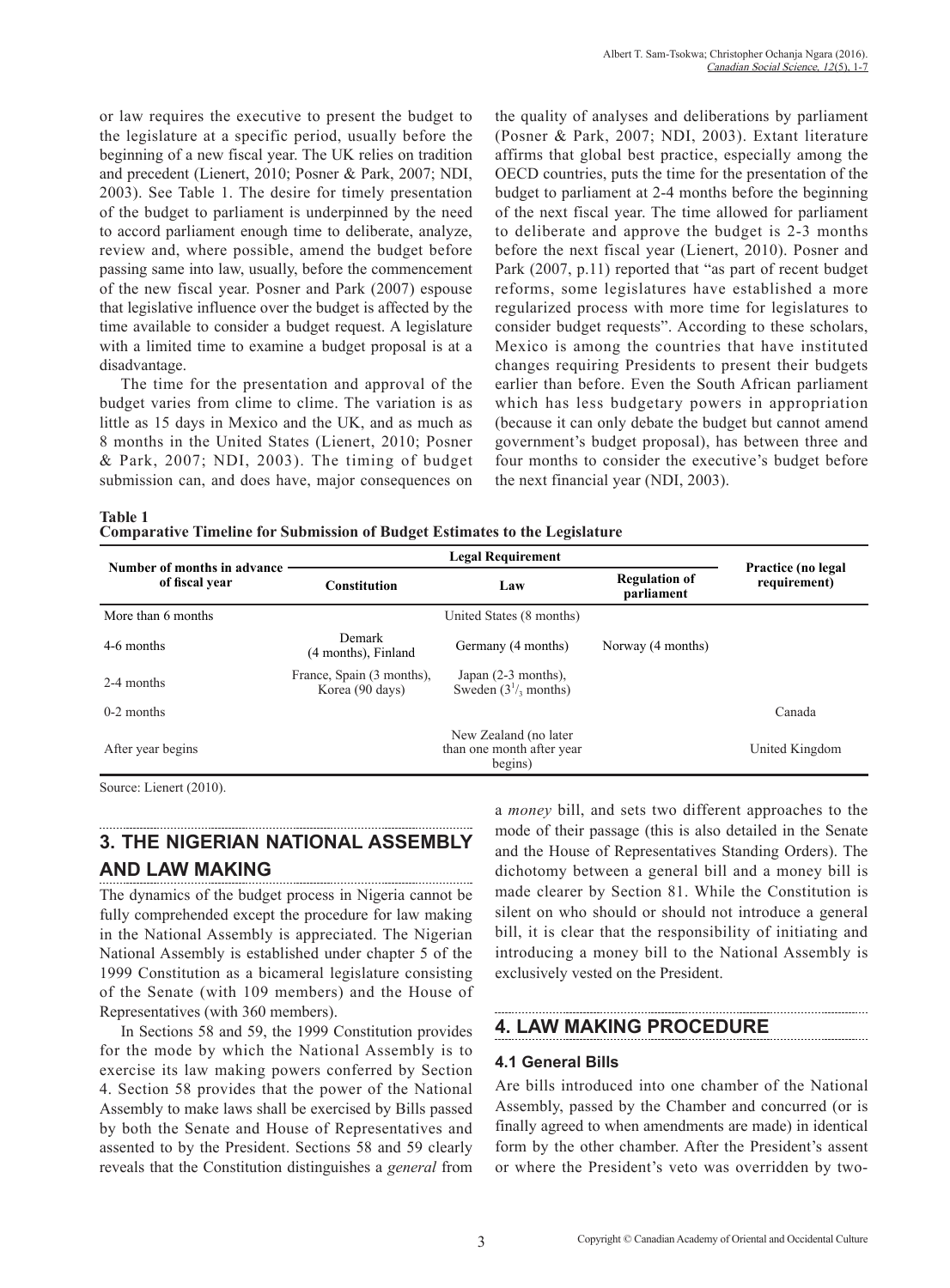thirds majority of the Members of each House sitting separately, the bill becomes an Act of the National Assembly. The Standing Orders of the Senate and House of Representatives provide the following stages through which a bill shall undergo to become an Act of the National Assembly. These stages are:

#### **4.1.1 First Reading Stage**

This is a formal or ritual stage. On the day the bill is placed on the Order Paper for First Reading, the bill is called and the Presiding Officer directs the Clerk to read the Short Title of the bill. The Clerk reads the Short Title of the bill and pronounces the magic words *First Reading*. No question is proposed.

#### **4.1.2 Second Reading Stage**

On the day a bill is placed on the Order Paper for its Second Reading, the sponsor moves a motion that the bill be read a second time. If the motion does not secure a seconder, the bill fizzles out. However, if it is seconded, the sponsor leads a debate on the general principles of the bill, its merits and demerits and necessity. The bill is spoken to as opposed to speaking for or against as in the case of motions. Members take turn to debate the bill till the Presiding Officer brings the debate to a close or an end. At the close of debate, the Presiding Officer proposes the question that *the bill be now read a second time* and the vote is taken. If the question carries, the bill may be referred to the Committee of whole or to a relevant Committee or Committees with jurisdiction.

If the referral is to a Standing Committee(s), the bill is thoroughly scrutinized; this sometimes may require public hearing. Amendments may be proposed and a report is presented at plenary. The bill, if committed to the Committee of whole or the report of the Committee, it is considered by the Committee of whole clause by clause. In the senate, the Committee of whole is chaired by the Senate President while the Deputy Speaker chairs in the House of Representatives. If the report is approved, the chair reports to the plenary which may adopt the report.

#### **4.1.3 Third Reading Stage**

This is the stage at which a clean copy of the adopted report of the Committee on the bill is considered by the plenary. Only minor amendments may be introduced and considered save there is a substantive motion for recommittal. The Leader then moves that the bill be read a third time. The Clerk reads the Long Title of the bill upon the directives of the Presiding Officer. The Presiding Officer repeats the Long Title of the bill and declares the bill "read the third time and passed".

In a bi-cameral legislature, the bill as passed is sent to the second Chamber where it repeats the same procedure it went through in the first Chamber. If the second Chamber passes it with amendments, a conference committee is constituted to reconcile the two versions and submit a report thereon for the adoption of each House.

#### **4.1.4 The President's Assent**

After passing the bill in identical form, the Clerk forwards same to the President for assent. The President may assent or withhold assent. If assent is withheld, the bill may again be passed by two-thirds majority of the Members of each House sitting separately and the bill shall become law by the force of Section 58(4) of the Constitution. It has been judicially decided in *National Assembly V. The President* (2003) that the exercise of veto override requires that the bill goes through the whole legislative process again.

### **4.2 Money Bills**

Although the National Assembly has the ultimate control over public funds, the Executive has the *financial initiative*. Only the President can request that an appropriation be made, increased or proposed to impose or increase taxation. This is constitutionally affirmed by section 81 of the Constitution. Section 49 of the Constitution provides for the mode by which the National Assembly may exercise its powers to enact money bills. The procedure for enacting money bills into law are, however provided for by the Senate and House Standing Orders.

Money bills, just as all other bills, must undergo three readings prior to being passed. However, the ritual of first reading, which general bills go through, is spared a money bill. By the Standing Orders, Cap. 11, r. 92(1)(b), Senate, and O.12, r.97(1)(b), House of Representatives, the laying of the Appropriation Bill in the NASS shall be deemed to have been read the first time and a date fixed for the commencement of second reading. Thus, after the President has presented the Appropriation Bill to the National Assembly, the Bill goes through the Second Reading Stage, Third Reading Stage, and Assent or Veto Override to become an Act of the National Assembly. All these stages are similar to the stages that a general bill goes through to become an Act of the National Assembly. For this reason, we will examine only the differences between the two in respect of each stage.

#### **4.2.1 Second Reading Stage**

After second reading, the bill is referred to the Appropriation Committee with Committees having jurisdiction collapsing into sub-committees of the Appropriation Committee. It is the Leader that moves the motion for the second reading of the bill and seconded by the Deputy Leader. Debate is confined to the general, financial and economic state of Nigeria as well as the government financial policy. Unlike a general bill, a money bill cannot be killed at the second reading stage but all Members have the right to debate the bill. Significantly, Committee work on the budget centres on budget defence as opposed to Committee hearings as is the case in general bills. At the close of the sub-committee work, the Appropriation Committee collects, collates and compiles a report which it lays at plenary.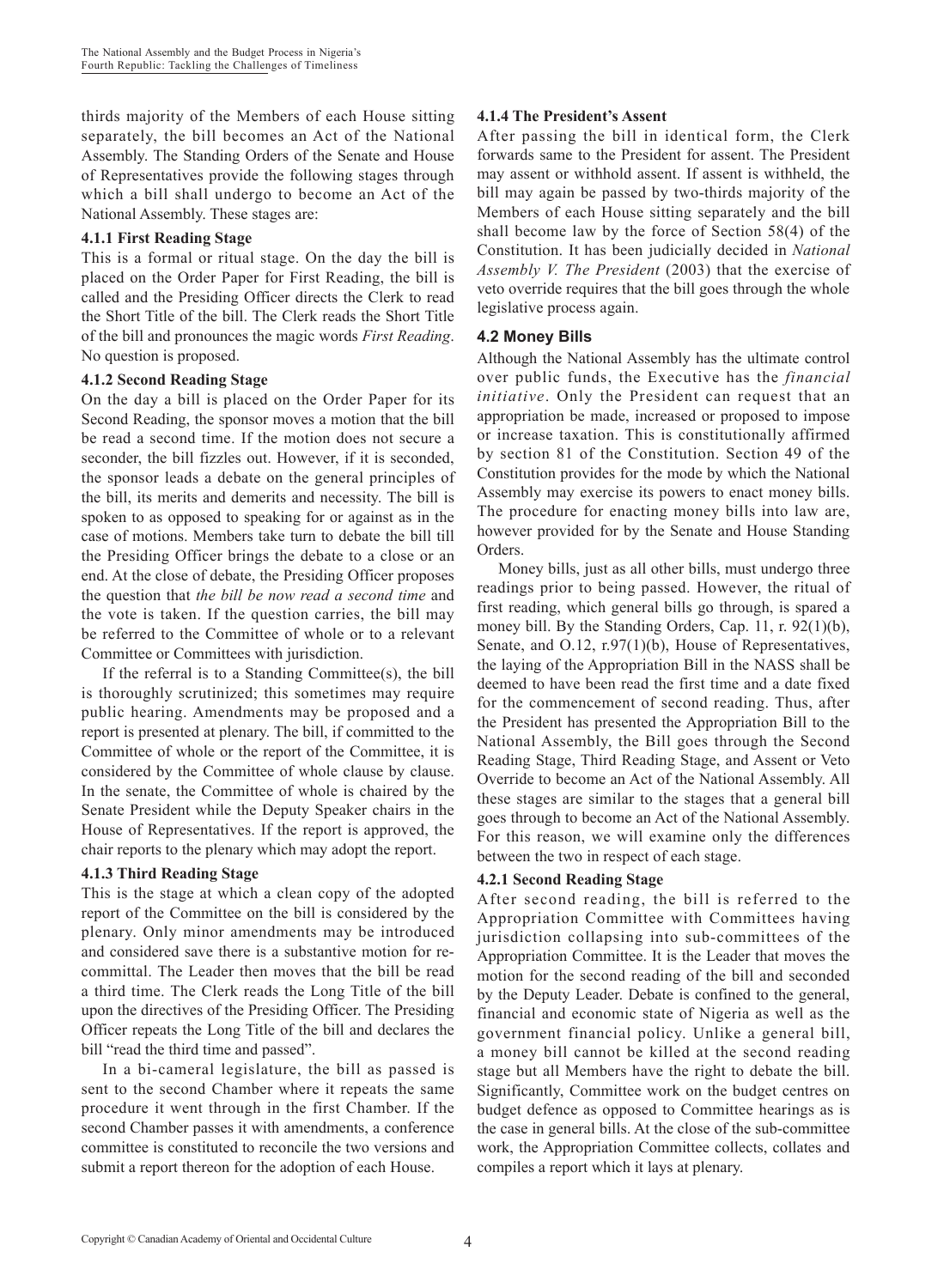The Report of the Appropriation Committee is considered by the Committee of Supply as opposed to by the Committee of Whole in the case of general bills. Also, in the House, the Speaker, rather than the Deputy Speaker, chairs the Committee while the Senate President chairs as is the case in general bills. After the approval of the schedules, the clauses are considered last as against the practice in general bills. The rest of the process is as in general bill save for veto override.

#### **4.2.2 Third Reading Stage**

This is exactly as is obtainable in a general bill. However, because the Constitution requires the President to lay the Appropriation Bill in each of the two Houses, there is no question of one House transmitting the Bill to the other House for concurrence. Rather, where one Chamber passes the bill and the other fails to pass its own two months after the commencement of the financial year, the Senate President is required by Section 59(2) of the Constitution to convene a meeting of the Joint Finance Committee to resolve the differences between the two Houses. Where, however, the Joint Finance Committee fails to resolve the differences, the Bill shall be presented to the National Assembly sitting at a joint meeting and if the Bill is passed at such joint sitting, it shall be presented to the President for assent. A resolution by the Joint Finance Committee must be adopted by each Chamber otherwise it shall be null and void in view of the provision of Section 62(4) of the Constitution and the decision of the Supreme Court in *A.G. Bendel State V. A. G. Federation (*1981*).*

#### **4.2.3 Assent**

Assent to a money bill is governed by Section 59(4). Where a money bill has been passed in identical form by the National Assembly, the Clerk is required to forward same to the President for assent. The President has 30 days within which to signify assent, withhold assent or do nothing. At the expiration of 30 days, if the President fails to give assent, the Bill shall be re-presented to the National Assembly, sitting at a joint meeting and if passed by two-thirds majority of both Houses at the joint meeting, the Bill shall become law. By the authority of *National Assembly V. President* (2003), for the Bill to be again validly passed by the joint meeting of the National Assembly, it has to go through the whole process of law making again. In the US, if the President does nothing within 10 days after a bill (general or money) is presented to him when Congress is on session, the bill shall automatically become law.

# **5. THE NATIONAL ASSEMBLY AND THE BUDGET PROCESS**

Due to its special nature, only the President is mandated by section 59 of the 1999 Constitution to present the Appropriation Bill or Supplementary Appropriation Bill to the National Assembly. This implies that the National Assembly has little or no control over the time the Appropriation Bill is presented to it by the President. This is because from both the letters and spirit of the Constitution, the National Assembly is nowhere empowered to compel the President to make the presentation under Section 81(1) of the Constitution, nor make one itself should the President fail, as has always been the case, to make a timely presentation.

The ability to make timely and sensible fiscal choices is one of the hallmarks of good governance (Ekeocha, 2012). Timely presentation and enactment of the national budget have become a matter of great concern. Timely budget presentation to the NASS has, over the years, become an exception rather than the norm. Both the Constitution and extant legislation seem to proffer no adequate remedy. Section 81 of the Constitution which mandates the President to lay the Appropriation Bill before the National Assembly gives the President the unparalleled latitude to do so *at any time in each financial year* before the next following financial year. The financial year in Nigeria, by virtue of Section 318(1) of the Constitution, runs from the  $1<sup>st</sup>$  of January to the  $31<sup>st</sup>$  day of December. The implication is that whilst the President has, constitutionally, between the 1<sup>st</sup> day of January and  $31<sup>st</sup>$  December of every year to lay the Appropriation Bill before the Assembly, the National Assembly has no such timeframe within which to approve the budget laid by the President. There is, thus, a timeframe with no timeline for the presentation and approval of the budget.

Since the Constitution did set a timeline for the President to lay the Appropriation Bill before the National Assembly, the timeframe provided in Section 81(1) can best be regarded as a *blank cheque*, and, just as all bank cheques, it is capable of, and has been a subject of abuse by all Presidents since return to democracy in 1999. Since 1999, no Nigerian President, has laid the budget before the National Assembly before October of any year. The earliest budget laid was on  $10^{th}$  October, 2012 (barely two months to the beginning of the next fiscal year). See Table 2. This is clearly outside the globally accepted period of 2-4 months for budget presentation and 2-3 months for the deliberations and debate on the presented budget by the legislature. Consequently, most of the bills were approved and enacted into law in the second quarter of the year.

In an attempt to tackle lack of timeline in Section 81(1), the Fiscal Responsibility Act (FRA) 2007 was enacted. Among the laudable innovations introduced by the FRA was the institutionalisation of the Medium Term Expenditure Framework (MTEF). The MTEF was to be submitted to the National Assembly for approval not later than August of every year. After the MTEF shall have been approved, the President is required to base his estimates under Section 81(1) of the Constitution on the MTEF. This was to ensure that the budget was a collaborative effort devoid of rancours. Sadly, since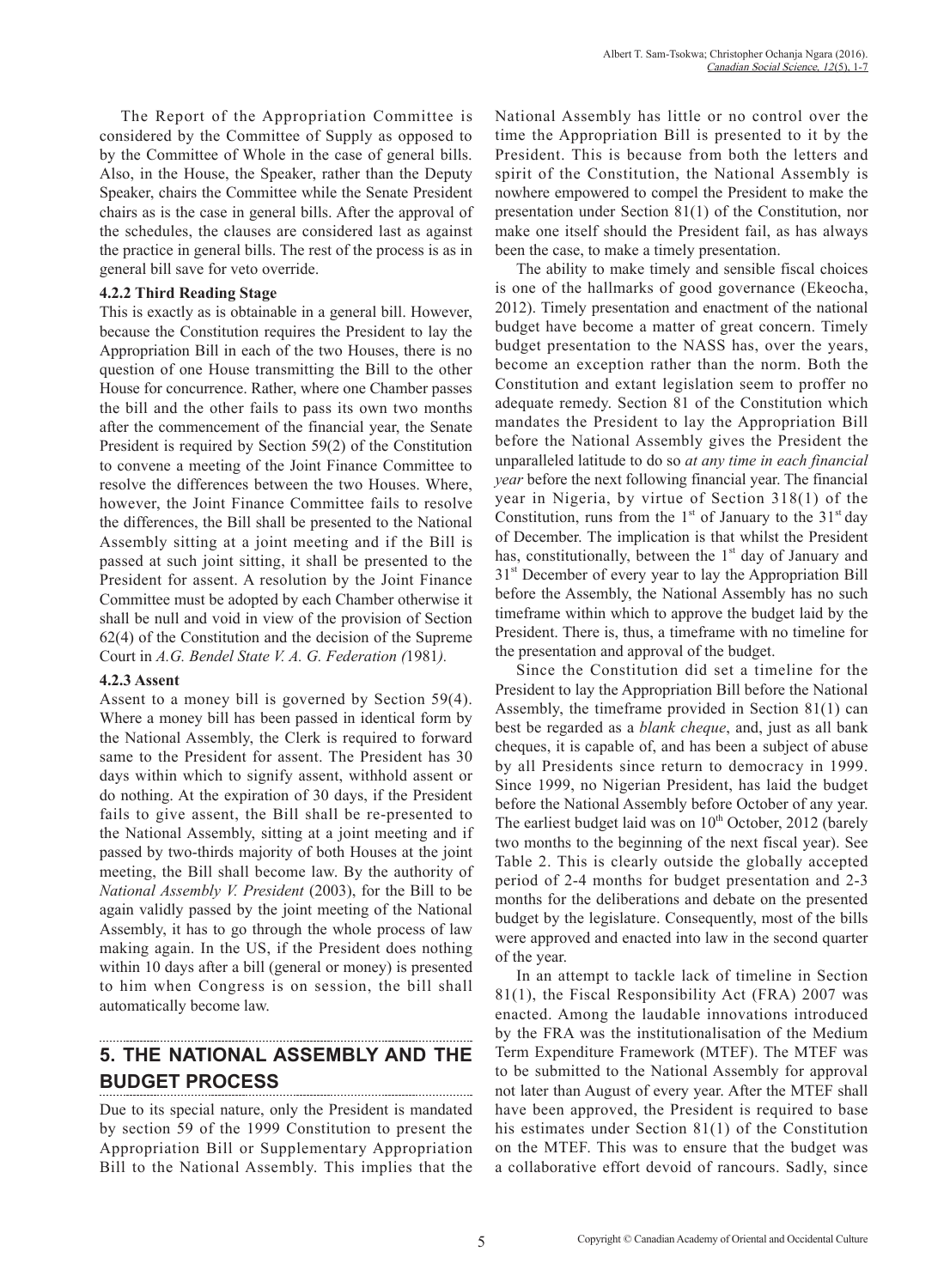| <b>Table 2</b>                                                                  |  |
|---------------------------------------------------------------------------------|--|
| Presentation and Enactment of Federal Appropriation Acts 2003–2015 Fiscal Years |  |

| <b>Fiscal year</b> | Date bill laid in the<br><b>NASS</b> | Date bill sent to president for<br>assent | Date bill assented to by<br>president | <b>Gestation period</b> |
|--------------------|--------------------------------------|-------------------------------------------|---------------------------------------|-------------------------|
| 2003               | $20-11-2002$                         | $11 - 03 - 2003$                          | 10-04-2003                            | 4 months, 21 days       |
| 2004               | 18-12-2003                           | 20-04-2004                                | 21-04-2004                            | 4 months, 3 days        |
| 2005               | 12-10-2004                           | 18-03-2005                                | 12-04-2005                            | 6 months                |
| 2006               | $06-12-2005$                         | 21-02-2006                                | 22-02-2006                            | 2months, 16 days        |
| 2007               | 11-10-2006                           | 22-12-2006                                | 22-12-2006                            | 2 months, 12 days       |
| 2008               | 08-11-2007                           | 27-03-2008                                | 14-04-2008                            | 5 months, 7 days        |
| 2009               | 02-12-2008                           | 03-02-2009                                | 10-03-2009                            | 3months, 7 days         |
| 2010               | 23-11-2009                           | 25-03-2010                                | 22-04-2010                            | 5 months                |
| 2011               | 15-12-2010                           | 25-05-2011                                | 26-05-2011                            | 5 months, 11 days       |
| 2012               | 15-12-2011                           | 21-03-2012                                | 13-04-2012                            | 4 months, 2days         |
| 2013               | $10-10-2012$                         | $30 - 01 - 2013$                          | 26-02-2013                            | 3 months, 18 days       |
| 2014               | 19-12-2013                           | 22-04-2014                                | 21-05-2014                            | 5 months, 3 days        |
| 2015               | 17-12-2014                           | 06-05-2015                                | $06-05-2015$                          | 4months, 19 days        |

Source: Obadan (2014); Rules and Business Committee Secretariat (2007-2015).

its enactment in 2007, no MTEF was laid in the National Assembly before September and none was approved by the Assembly before December (see Table 3). Thus, the FRA became a mine layer in the budget process rather than the mine sweeper it was meant to achieve.

#### **Table 3**

**Presentation of MTEF for the Fiscal Years 2012- 2015 to the National Assembly by the President and Approval**

| <b>Fiscal year</b>    | Date of presentation | Date of approval |
|-----------------------|----------------------|------------------|
| 2012<br>2012-2014     | $04-10-2011$         | $01 - 12 - 2011$ |
| 2013<br>2013-2015     | 18-09-2012           | 19-12-2012       |
| 2014<br>$2014 - 2016$ | 17-09-2013           | 18-12-2013       |
| 2015<br>2015-2017     | 17-12-2014           | $05-03-2015$     |

**Source:** Rules and Business Committee Secretariat (2012-2015).

There have been calls for the repeal and, or amendment of Section 82 of the Constitution by scholars, such as Ekeocha (2012). Section 82 deals with reversionary budget. A reversionary budget takes effect when a previous budget has expired but a new one has not yet been enacted into law. Its tenor and spirit are in line and perfect harmony with country good practice especially among the Organization for Economic Co-operation and Development (OECD) countries (Lienert, 2010; Wehner, 2010). The rationale is to forestall government

shutdown—a common feature in the US where there is no reversionary budget provision. A reversionary budget outcome, is, however, not without shortcomings. Reversion to last year's budget is inconvenient for the government of the day, as it delays the implementation of a new initiative and investment projects (Wehner, 2010, p.29).

#### **6. TACKLING THE CHALLENGES OF TIMELINESS**

The FRA 2007 is an excellent innovation in the budget and appropriation process. To be the mine sweeper in the process, it has to be amended to remove its present antitimeliness features. Section 82 of the Constitution, though in conformity with OECD best country practice should be amended as a result of its excessive abuse by virtually all past and present Presidents. A budget law, such as the US Congressional Budget and Impoundment Control Act, 1974, be enacted to set down not just timelines for the budget enactment process but also create a nonpartisan expert budget office that is dedicated to the National Assembly—a counterpart of the Budget Office in the Office of the President.

Civil Society Organizations (CSOs), the Media and public opinion (Wehner & Renzio 2012) should rise to the occasion by condemning the Executive (President) and the Legislature for the intentional late presentation and late enactment of the Appropriation Act by the President and the National Assembly respectively.